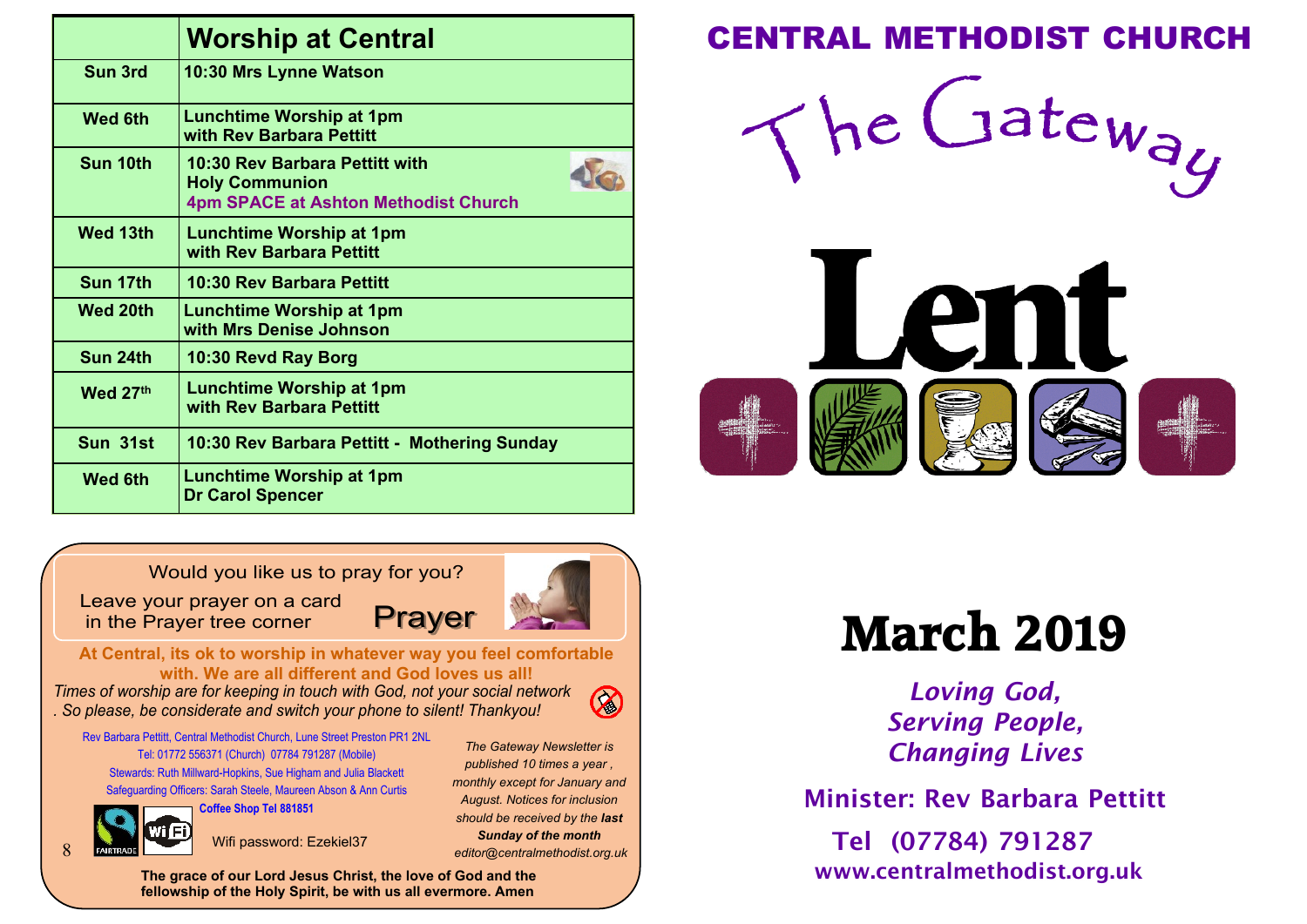

### **Call in and experience Night Church.**

**Night Church is a sacred place in the city centre where you can find peace, talk with others, listen to music, maybe light a candle or pray late at night. It's not a service, stay as long as you want.**

**We welcome people of all faiths and those who have none.**

**We welcome everyone, just as you are.**



**NAVEVAVA**<br>Fellowship

**@nightchurchpreston** *First Saturday of the month - 9pm to midnight* Central Methodist Church, Lune Street, Preston, PR1 2NL

> **Our Wednesday Fellowship has moved to two weekly! Everyone is welcome to join us at Central at 7:30, finishes before 9pm**

Night Church

**Next dates: March 6th 20th and 3rd April**

donation £22 .St Joseph's Prayer Centre. Blundell Avenue, Formby, Liverpool. L37 1PH. For bookings; Prayer Centre Mobile: 07712 178 670. Land Line: 01704 875850 E-mail: theprayercentre.stj@gmail.com

**Friday 15 March, 7:30pm - People of the Passion – Christ Church Hall, Victoria Rd, Fulwood PR2 8NE Tickets £5. A one man performance created and performed by David Shenton. It tells the story of the Passion and Easter from the perspective of those around at the time. A powerful and moving performance that helps us engage with the cost of Easter. For further information or tickets please contact Chris Boland on cpboland@outlook.com or 01772 715202.**

Saturday 30th March: Into the Wilderness - A Lenten Journey at At the Xaverian Mission Spirituality Centre, 169, Sharoe Green Lane, Fulwood, Preston PR28HE (what was) Tabor at 10.30am. Into the Wilderness, exploring Jesus' final words in his Farewell Discourses. Retreat led by Donna Worthington 10.30am-4pm (coffee from 10am). Cost £20 (Please bring a packed lunch)



Insecure people often say yes, when in reality they'd like to say no. But people who succeed at being themselves don't let others control them. They see themselves as God sees them; therefore they're led by His Word instead of the fear of rejection. You can invest so much effort into trying to keep everybody happy that you end up losing yourself. Question: Do you feel like you can't be everything everybody wants you to be? Do you want to say no, but the fear of displeasing others makes you keep complying? And in the meantime the pressure is building inside you and you're thinking, 'I can't do this anymore'? Don't get angry with those who keep making more and more demands on you. You are responsible for ordering your own life. The buck stops with you! That requires a clear sense of your own worth, your calling, your direction, your goals, and your priorities. One Christian author writes: 'For years I lived under the pressure of everybody's expectations. I thought, "What if I let them down?" I thought they were pressuring me, when in reality it was my own fears and insecurities weighing me down. "But," you say, "don't you care what others think?" What others think isn't my problem, unless I make it my problem. Pleasing God and being what He wants is my first concern. If I try to be anybody else I'll forfeit His blessing, because God can't bless an imitation.' The solution is to work on becoming secure in who you are in Christ, and everything else will begin to fall into place. (UCB.CO.UK) 7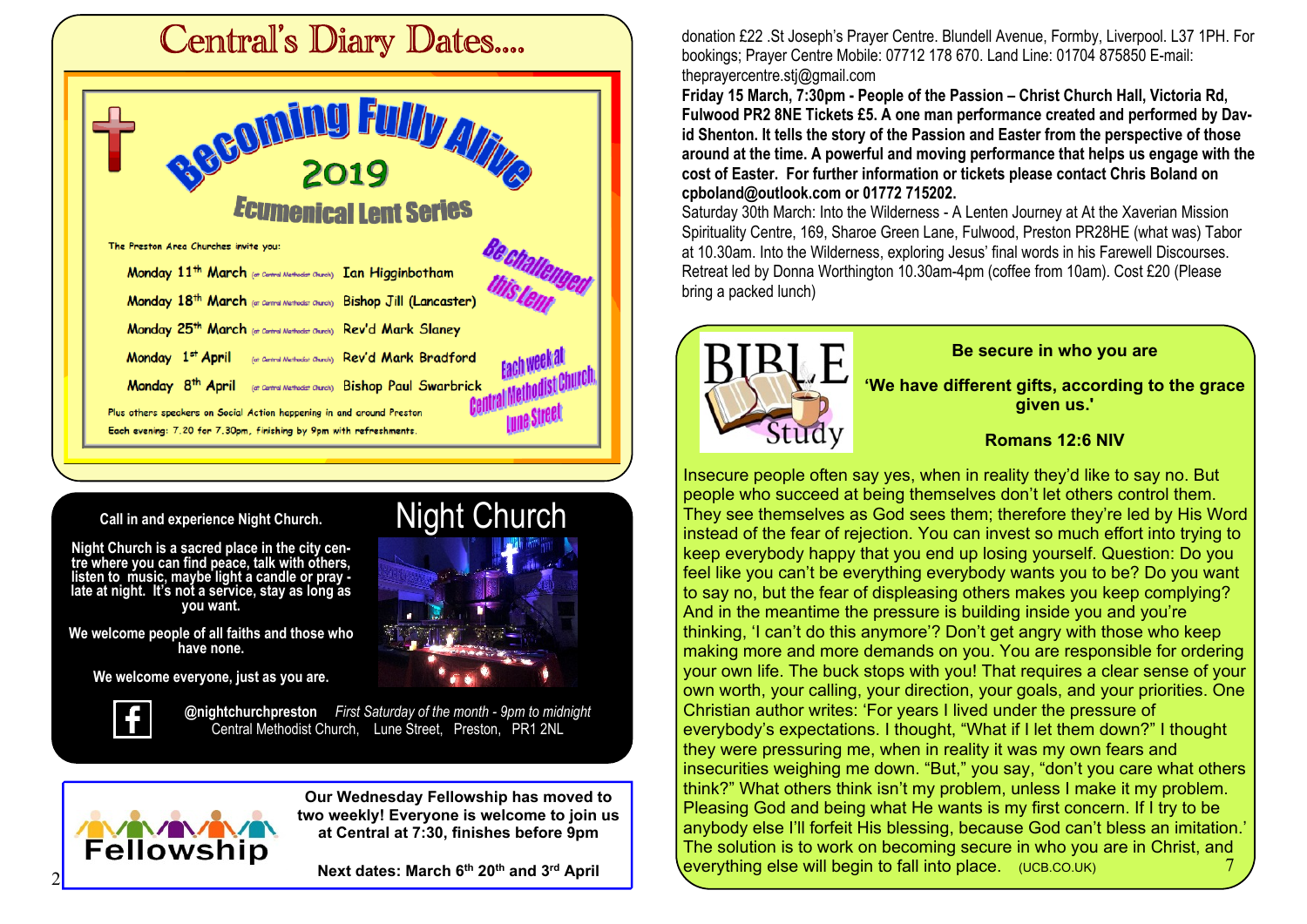|                                                        | $3rd$ Mar                                                                                                                    | 10th                                                          | 17th                                                                   | 24th                                | 31st                                                     |
|--------------------------------------------------------|------------------------------------------------------------------------------------------------------------------------------|---------------------------------------------------------------|------------------------------------------------------------------------|-------------------------------------|----------------------------------------------------------|
| Front Door<br>Steward                                  | Sue Higham                                                                                                                   | <b>Ruth Milward-</b><br>Hopkins                               | Sue Higham                                                             | <b>Ruth Milward-</b><br>Hopkins     | Sue Higham                                               |
| Inside<br>Door &<br>Offertory<br><b>Stewards</b>       | Valerie/<br>Andrew<br>Waterhouse<br>Bill<br>Swindlehurst                                                                     | Simon<br>M-Hopkins<br>Geoff Tyson                             | <b>Ron</b><br><b>Bosworth</b><br>Dawn<br>Robinson/<br>Angela<br>Parker | Stella Swift<br><b>Bill Manning</b> | Valerie/<br>Andrew<br>Waterhouse<br>Bill<br>Swindlehurst |
| Coffee<br>served<br>today<br>by                        | Sue Higham<br>Sheena<br>Rhodes                                                                                               | Andrew and<br>Valerie<br>Waterhouse<br>Ron<br><b>Bosworth</b> | <b>Bill and</b><br>Olwen<br>Swindlehurst                               | Kate and<br>Pete<br>Johnstone       | Stella Swift<br>Julia and<br>Sarah Blackett              |
| Today<br>the<br>flowers<br>have<br>been<br>given<br>by | Please see Sue Higham if you would<br>like to donate to our church flowers<br>Thank you to all those who already contribute! |                                                               |                                                                        | Olive Iddon                         |                                                          |

**Salvation Army - Urgent Appeal: We are in desperate need of food for the food bank! We need pretty much everything apart from Cereal and dried pasta. We really are giving a record number of parcels out at the moment 569 bags given already this month!!! Please contact the office if you require further information on 555425.**

Easter Praise Circuit Choir: Do you enjoy singing much loved hymns, psalms and spiritual songs? Would you like to meet others who do so? Would you like to get to know others from across the circuit? Then come and join us to prepare music for various services including circuit events and an Easter Praise Service at Longton Methodist Church on Sunday 28th April. All rehearsals are on Tuesdays at Penwortham Methodist Church starting at 7:30pm on 5th March, 26th March, 2nd April, 9th April, 16th April, 23rd April. Contact for more details or questions: Jason McMahon, 07871 273721 or jason.mcmahon@live.co.uk **Saturday 9th March: Contagious Holiness from 9.30am at St Cuthbert's Church, Lytham Road, Fulwood, PR2 3AR. A Teaching Day hosted by New Wine Network Group Leader Mark Bradford. Please arrive at 9 for a 9:30 start. Refreshments will be available on arrival and through the morning. The cost is £7.50 Any further questions, please contact Mark on mark.bradford@stcuthbertschurch.net.**

Saturday 9th March: THE BUTTERFLY Takes Flight! Liverpool - 10.30am - A day with Fr Matt Blake OCD and Gillian Coxhead. For the Journey of Transformation through Teresa's Interior Castle. 10.30-3.30pm (following Mass 10am). Light lunch provided suggested

**'Be still and know that I am God'** says the Psalmist in psalm 46v10. We are invited into some stillness and silence during Lent. Silence can be terrifying for some of us whilst others embrace it and wish for more. Are you a person who can tolerate silence or a person who finds it very hard? The same with stillness, that too can be terrifying or energizing depending on the person you are. I have been playing with the idea that 'Lent Is' is an anagram of 'silent' which is an anagram of 'listen'. It has made me ponder on the connectedness of those words. Is Lent a time for us to be silent before God

and listen to him or listen for him? If that is what Lent is, are we able to find times and places and ways to keep silent and listen during this season?

I wonder what God might say if we did consciously spend time in silence in order to listen?

'Be still and know that I am God.'

I checked a couple of dictionaries and was fascinated to discover that the meaning of silent comes with words with 'less' in them: noiseless, voiceless, wordless, soundless. To be wordless and voiceless can be a dangerous thing in certain circumstances. For example where people are oppressed because of an innate characteristic such as their gender or disability. But in other circumstance knowing when not to speak is as important as knowing when to speak.

'Be still and know that I am God.'

As we come before our God in worship, in prayer, in sorrow being voiceless may be a very good option. I am a words person and I am far too fond of coming before God with all my words, which sometimes get me into trouble, especially when I start telling God what I want and what he should be doing. It is when I come without words that I hear God more clearly. It is when I silence my words and my wants, it is when I stop doing and try being that God's presence is more keenly felt.

'Be still and know that I am God.'

Lent is ..... a time to be silent ..... a time to listen ...... a time for stillness. Let us all find ways to still ourselves before God, to be, rather than do, to hear, rather than speak.

Someone once told me, a long time ago, that I am a human being not a human doing. It is good to be reminded of that and in our lead up to the great celebration of Easter Sunday we can choose to be silent and listen to God.

'Be still and know that I am God.'

May you find God's presence and peace throughout this time of journeying with Jesus to the cross, to death and the resurrection beyond.

'Be still and know that I am God.'

*Barbara*

3